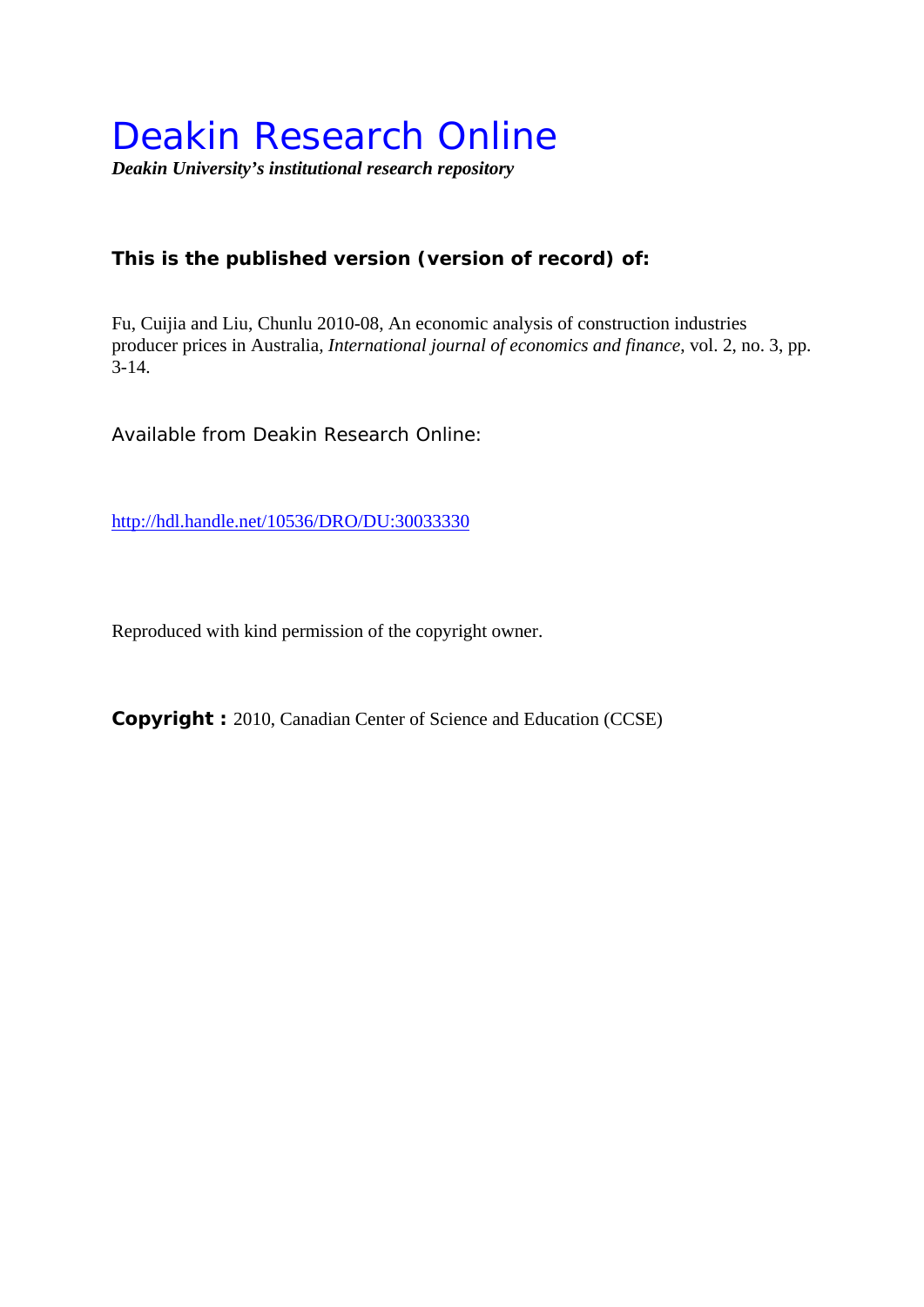# An Economic Analysis of Construction Industries Producer Prices

### in Australia

Cuijia Fu

School of Architecture and Building, Deakin University 1 Gheringhap Street, Geelong, Victoria 3217, Australia Tel: 61-03-5227-8384 E-mail: cjfu@deakin.edu.au

Chunlu Liu

School of Architecture and Building, Deakin University 1 Gheringhap Street, Geelong, Victoria 3217, Australia Tel: 61-03-5227-8306 E-mail: chunlu@deakin.edu.au

#### **Abstract**

Research on construction prices is significant for contractors and traders. A comprehensive understanding of construction prices may influence crucial decisions in business operation and arbitrage activities. This study focuses on the cointegration relationships of regional construction prices in Australia by using a range of econometric techniques including the stationarity test, the Engle-Granger cointegration approach and error correction model. The cointegration relationships amongst the regional construction prices are detected in this study. The application of the Engle-Granger cointegration approach examines the long run equilibrium relationships within the regional markets, and the error correction models explore the short run disequilibrium relationships. Results of this study suggest that the economic system in which construction industry participants operate is characterised by a highly competitive integrated marketplace. Furthermore, the causalities and diffusion patterns among the construction price indices in six states and two territories of Australia are drawn by the cointegration analysis. These outcomes reveal a pattern of diffusion paths and network linkages among the six states and two territories, and then expose the regional price linkages.

**Keywords:** Cointegration, Error correction model, Construction prices, Diffusion pattern, Causality, Australian

#### **1. Introduction**

Construction prices are surveyed and measured in many ways. The producer price index of the construction industry is one of them and is commonly applied as a measure of construction price. The producer price index is a measure of the change in price of goods and services when they depart their prices of production, or when the goods and services enter the production process. It is also a measure of the change in the prices obtained by the domestic producer for their outputs of goods and services, or, alternatively, the change in the prices defrayed by the domestic producers for their intermediate inputs or productions, which were stated by International Monetary Fund (2004). The producer price index is not the actual level of prices and it does not measure the actual output price or input cost of production, it focuses on the measurement of the average change in the prices over time. Therefore, the producer price index is able to measure the average change in the output prices, or the change in the prices defrayed by the producers for their inputs of goods and services production, in order to produce the output production.

The producer price index includes two categories: the input producer price index and the output producer price index. The input producer price index is defined as the measure of the change in the price of goods and services purchased by domestic producers for their intermediate inputs. The input producer price index includes the intermediate inputs of both domestic and imported overseas productions. The valuation of the index is based on the purchase prices. Thus an input PPI is a measurement of the change in the costs of a group of purchases because of the demand of the inputs into the intermediate production process, however, the input PPI excludes the primary inputs such as capital input, land input and labour input. The output producer price index is defined as a measure of the change in the prices of products sold by the domestic producers as their outputs, and the output PPI includes the output products sold both in the domestic market and overseas as exports. Thus the producer price index measures the rate of change in the prices of goods and services bought both by the producers as the inputs of production and sold by the producers as the outputs of production. The PPI is constructed by the input PPI and the output PPI. The input PPI measures the rate of change in the prices of input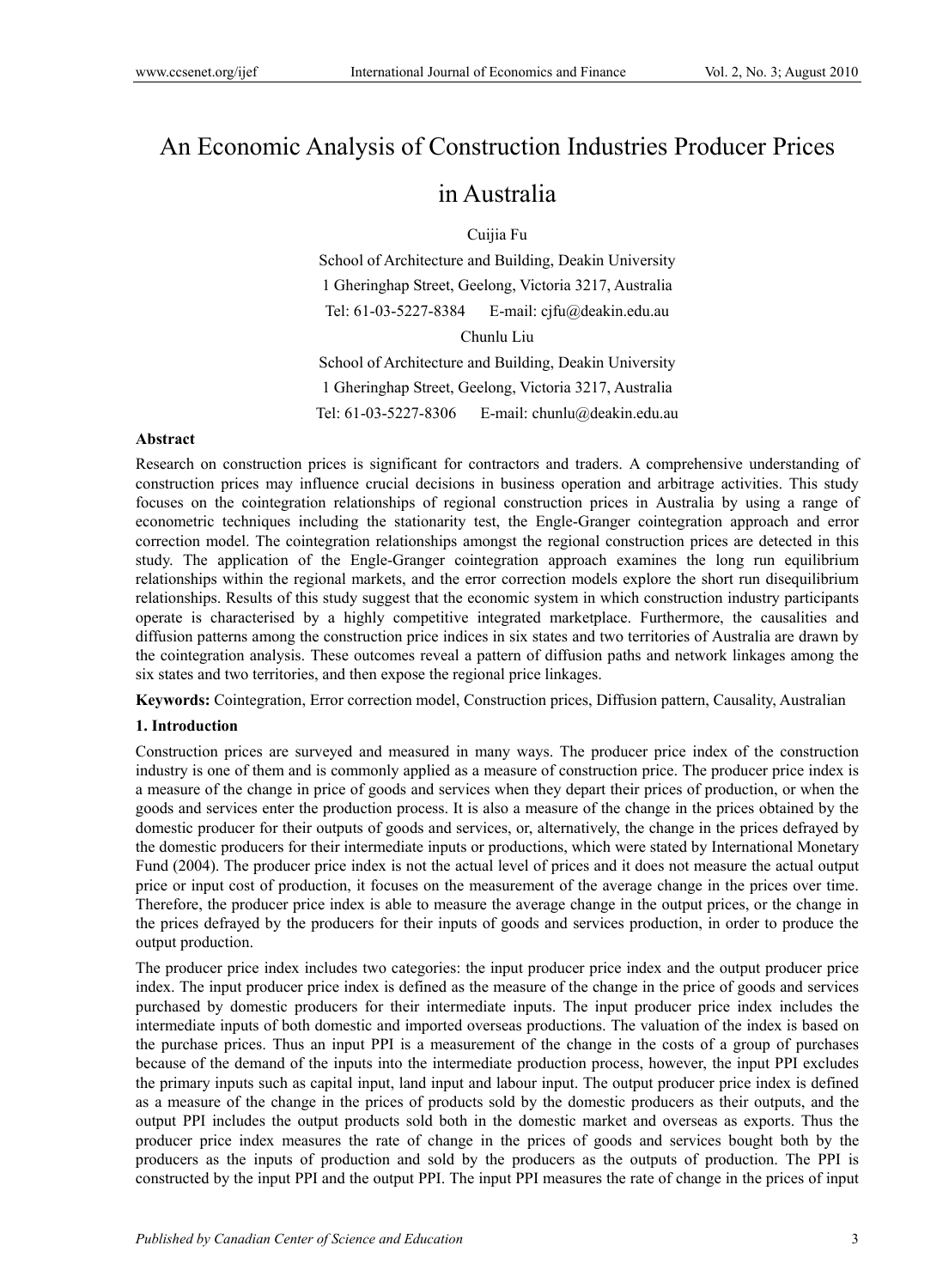goods and services purchased by the producers. The output PPI measures the rate of change in the prices of output products sold as the products depart the place of production. A value-added PPI is a weighted average of the input PPI and the output PPI.

The price index for the output of the construction industry belongs to the category of producer price index. The construction price index is a significant element helping to reflect price movement for the construction industry. There is little discussion of construction price or cost indices within the literature. Scholars including Williams (1994), Mills (1995), Wang and Mei (1998), Somerville (1999), Hassanein and Khalil (2006), Nam et al. (2007), Yu and Ive (2008) have contributed some innovative views to promote research around construction price indices. However, in the literature review for the research reported here, it was concluded that the academic research published in this area has primarily focused on models for prediction or on the compilation of construction price indices. This seems to narrow the scope to be discussed in the conventional literature. There are still some other more practical, wider and more profound applications of construction price indices. For example, spatial linkages among construction price markets are helpful to discover and explore spatial arbitrage opportunities. In addition, the development and spread of econometric techniques in recent years makes it possible to research construction price indices from another perspective, and thereby enrich the literature in the area of construction prices.

Based on this assessment of the literature, this study focuses on the cointegration analysis of construction price indices, which is uncommon in the conventional literature, and in this way the research on construction price indices will be extended and enriched. Furthermore, the causalities and the diffusion patterns among the construction price indices in the six states and two territories in Australia are drawn by the use of cointegration analysis. These outcomes reveal a pattern of diffusion paths and network linkages among the six states and two territories, and then expose the regional price linkages.

#### **2. Construction price indices in Australia**

The data contained in this study is adopted from the Australian Bureau of Statistics. The Australian Bureau of Statistics is an official statistical organization for the Commonwealth, State and Territory governments. The main functions of the Australian Bureau of Statistics are collecting information and data from a wide range of Australian economic and social activities, compiling statistics and disseminating them to the community, the private sector and the Government. The coverage of collections and datasets processed by the Australian Bureau of Statistics is widely spread over Australian social and economic activities, such as research and development, manufacturing, energy, mining, retail and wholesale trade establishments, interstate trade, tourist accommodation, the census of population and housing, education, health, welfare, justice and other social issues, national accounts, labor forces, household income and expenses and agriculture. The producer price indices and house price indices are also generated from the Australian Bureau of Statistics, and they are significant economic indicators to measure the degree of economic development balance and health.

This study focuses on the producer price indices of house construction at the subnational level in Australia. The six states and two territories house construction cost indices are used in this study specifically. The house construction producer price indices are extracted from the producer price indices data of the general construction industry. The data structure chart of PPI of the general construction industry in Australia is presented in Figure 1. The index coverage for the construction industry, which is the division E of the Australian and New Zealand Standard Industrial Classification (ANZSIC), is currently limited to the output of the following ANZSIC classes: House construction (4111), Residential building construction n.e.c. (4112), Non-residential building construction (4113), and Road and bridge construction (4121).

The price indices of the output of the general construction industry are the measurements of the changes in the prices of the principal output of ANZSIC subdivision 41 which is general construction industry. As Australian Bureau of Statistics indicated (2008), the calculations of the output indices are processed on the foundation of the reference base 1998-99=100.00. The constituent groups and classes of the ANZSIC subdivision 41 embrace the building construction group (411), which contains three classes which are house construction (4111), residential building construction n.e.c. and non-residential building construction (4113). Another group is the non-building construction group (412) which is solely contributed to by the class of road and bridge construction (4121) until the coverage of 4121 can be extended to include the class of non-building construction n.e.c. (4122), which includes railways, telecommunications, electricity infrastructure, etc. The core date indices employed in this study is the data series of the output prices of house construction (4111).

The ANZSIC class output indices at the national level are aggregated based on the relevant subdivisions and groups, through the application of the weights obtained primarily from the value magnitudes of new general construction productions in Australia, which are measured in the Input-Output statistics in the Australian Bureau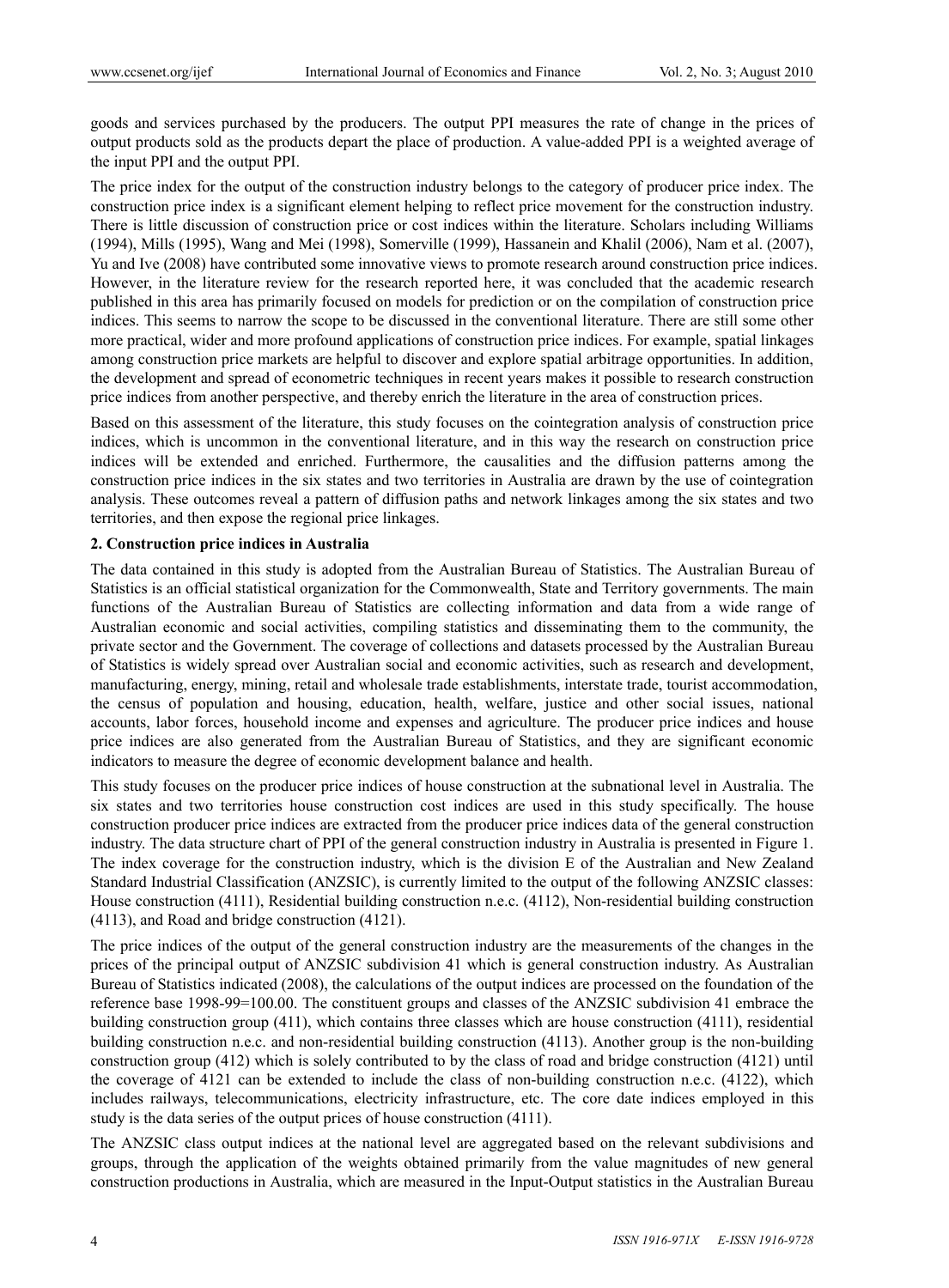of Statistics. The ANZSIC class output indices at the State and Territory level are aggregated based on the data of national level by applying the proportions, which are based on the foundation of the value amounts of work done by the respective States and Territories, as well as the foundation of the type of construction which is measured in the Australian Bureau of Statistics building and construction activity statistics. The measurement of the indices generally involves applying the prices for work undertaken in the individual capital city, as the construction activities in the capital city is taken to represent the whole State and Territory.

#### **3. Cointegration analysis principles**

In the case of the time series dissatisfying the condition of stationarity, then the valid information and the characteristics of the data series are quite difficult to generalize, and a nonstationary data series could cause a spurious regression. Nevertheless, if the combination of nonstationary variables becomes stationary, then the issue of spurious regression can be averted. The concept of cointegration was first suggested by Granger (1981). If several nonstationary variables have a cointegration relationship, it indicates that these nonstationary variables own a common trend and there is an equilibrium relationship among them in the long term. There are two popular econometric cointegration test theories employed in this study. They are Engle-Granger cointegration test and Johansen cointegration test.

The Engle-Granger cointegration test theory was proposed by Engle and Granger (1987). The Engle-Granger cointegration test is good at detecting the pairwise cointegration relationship between variables. When several variables are not satisfying the condition of stationarity while they have the same differencing level to make them stationary, in other words, they have the same integration order, and then the Engle-Granger cointegration test is able to detect the pairwise cointegration relationships between each couple of the variables. Once the pairwise cointegration relationships are discovered, then the certain cointegration equations can be built up on this ground, and the causal links between variables will be explored according to the cointegration models.

There are two steps of the Engle-Granger cointegration test. Firstly, the regression equations of the variables are formulated as:

$$
Y_t = \beta_0 + \beta_1 X_t + \varepsilon_t \tag{1}
$$

$$
Y_t = \beta_0 + \chi t + \beta_1 X_t + \varepsilon_t \tag{2}
$$

the corresponding residual series is calculated as:

$$
e_t = Y_t - \left(\hat{\beta}_0 + \hat{\beta}_1 X_t\right) \tag{3}
$$

where  $X_t$  and  $Y_t$  are two time series,  $\beta_0$  is a non-zero drift,  $\beta_1$  is the coefficient of data series  $X_t$ ,  $\varepsilon_t$  is the residual series of regression. The arithmetic product of  $\chi$  and <sup>t</sup> denotes a deterministic time trend,  $\hat{\beta}_0$  and  $\hat{\beta}_1$  are the estimated magnitudes of  $\beta_0$  and  $\beta_1$  respectively,  $t = 1, 2, 3, ..., n$  and *n* is the dimension of the vector variable. There are two sorts of Engle-Granger cointegration test including in this study. They are the one without deterministic time trend which is stated as  $Eq. (1)$ , and another one with deterministic time trend which is expressed in *Eq.* (2).

Secondly, the stationarity of these residual series is tested and the test equations are as follows:

$$
\Delta e_t = \gamma e_{t-1} + \sum_{i=1}^m \lambda_i \Delta e_{t-i} + \varepsilon_t \tag{4}
$$

$$
\Delta e_t = \alpha + \gamma e_{t-1} + \sum_{i=1}^m \lambda_i \Delta e_{t-i} + \varepsilon_t
$$
\n(5)

$$
\Delta e_t = \alpha + \delta t + \gamma e_{t-1} + \sum_{i=1}^m \lambda_i \Delta e_{t-i} + \varepsilon_t
$$
\n(6)

where the symbol  $\alpha$  denotes a drift which is not zero, and the product value of  $\delta$  and  $t$  denotes a deterministic time trend,  $\Delta e_t$  is the first difference of the residual series  $e_t$  derived from  $Eq. (3)$ . The symbol *i* is the lagged term of each variable and  $e_{t-i}$  represents the *i*th lagged term of the variable match along with  $e_{t}$ .  $\varepsilon$  is the generated residual series of the stationarity test equation,  $t = 1, 2, 3, \dots, n$  and *n* is dimension of the vector variable. The pairwise cointegration relationships exist between the couples of variables if the residual series are tested as stationary by using the unit root test on  $e<sub>t</sub>$  and the regression equation is considered as the cointegration regression equation. It is concluded that there is no pairwise cointegration relationships existing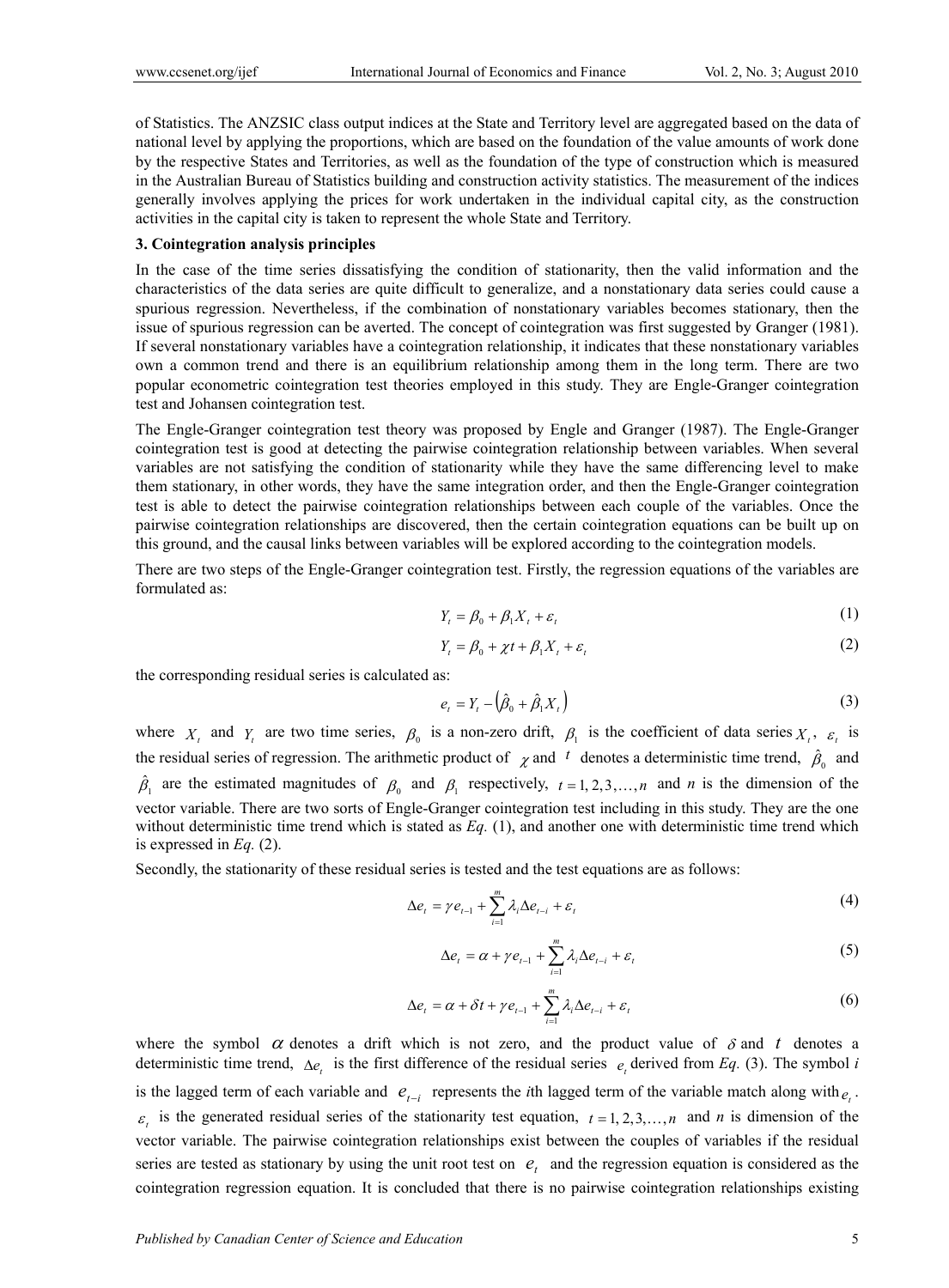between the couples of variables if the residual series are tested as nonstationary, and then the regression equation will be regarded as a spurious regression equation. Therefore, the variable of  $Y_1$  and  $X_2$  are cointegrated if the residual series of  $e<sub>r</sub>$  is tested as stationary one, otherwise, there is not any cointegration relationship between the variables of  $Y_t$  and  $X_t$ .

When the pairwise cointegration relationships are detected by the cointegration test, it does not support the notion that the equilibrium relationships are occurring between the pairs of variables all the time, because they are probably in disequilibrium in the short term. However, there are plenty of equilibrium errors maintaining the long term equilibrium relationships within variables. The equilibrium error term was firstly proposed by Sargan (1964), and it is named as 'error correction mechanism'. The notion of error correction mechanism was promoted by Davidson et al. (1978) and then combines with cointegration theorem by Engle and Granger (1987). The danger of spurious regression can be eliminated by the analysis of the cointegration relationship, and the error correction models can used to present the causality between the pairs of variables.

The error correction model is expressed as:

$$
\Delta Y_t = \alpha_0 \Delta X_t + \phi \, e cm_{t-1} + \mu_t \tag{7}
$$

$$
ecm_{t-1} = Y_{t-1} - \beta_0 - \beta_1 X_{t-1}
$$
\n(8)

where  $\Delta Y$ , represents the data series derived from the first difference of the time series  $Y$ <sub>*t*</sub> and  $\Delta X$ , denotes the data series  $X_t$  at the fires difference level,  $t = 1, 2, 3, \dots, n$  and *n* is dimension of the vector variable. The time series of  $Y_t$  and  $X_t$  are both hypothesized as I (1), which indicates that they are both integrated at the first difference level. The symbol  $\alpha_0$  denotes the short term elasticity, and the symbol  $\phi$  represents the rapidity of adjustment back to equilibrium status and the item of  $\mu_t$  denotes the residual value of the ECM. The item of  $e_{cm_{t-1}}$  denotes the error correction term, and in the expression of  $e_{cm_{t-1}}$ , the symbol  $\beta_0$  is the constant item and the symbol  $\beta_1$  represents the long term elasticity. The calculation of the item of  $e_{\text{cm}}$  is derived as the residual value of the cointegration regression equation.

#### **4. Cointegration analysis applications**

#### *4.1 Pairwise cointegration analysis*

It has become common to make use of cointegration techniques to the detecting of regional price linkages, both to determine the law of one price and to find out the extent to which various regions are mutually integrated (McNew and Fackler, 1997). The cointegration analysis is an approach to detect the long term equilibrium relationships. The variables are cointegrated if they share a common trend and tie together in a long term equilibrium relationship. The Engle-Granger test method is employed in this research to test the cointegration relationships of the six states and two territories producer price indices of house construction. The casual relationships between the regional indices will be explored as well. The Engle-Granger test method was proposed by Engle and Granger (1987). The Engle-Granger test method firstly makes a least square regression estimation of one regional producer price indices of house construction on another one, and then tests the stationarity of the residuals series obtained from the regression. If the residuals series are stationary, the two states producer price index series of house construction are considered integrated, and so there is no spurious regression in this cointegration analysis.

The raw data of the producer price indices of house construction in eight regional markets are tested nonstationary. There are two circumstances of cointegration regression analysis including in this research: cointegration regression analysis without deterministic trend is shown in Table 1, and cointegration regression analysis with deterministic trend is presented in Table 2. For every pair of any two states, there is one least square regression equation respectively,  $k_0$  denotes the intercept item,  $k_1$  denotes the regression coefficient, R squared is the correlation coefficient, DW is short for Durbin-Watson statistic, ADF on residuals is the Augmented Dickey-Fuller unit root test method results on the residuals obtained from each least square regression equation. The item of 'na' denotes the series of residual acquired from individual regression equation is nonstationary according to the ADF unit root test method. If some percentage numbers show up, these are the significance levels when the null hypothesis are rejected respectively, which indicates that the series of residual is stationary, so these two variables in this regression equation are considered cointegrated.

The Eagle-Granger pairwise cointegration test results of six states and two territories producer price indices of house construction are presented in Tables 1 and 2. Table 1 is the cointegration regression results without deterministic trend, and Table 2 is the results with deterministic trend. From the results revealed in Table 1, there are 25 pairs of states producer price indices of house construction which are cointegrated, each pair having a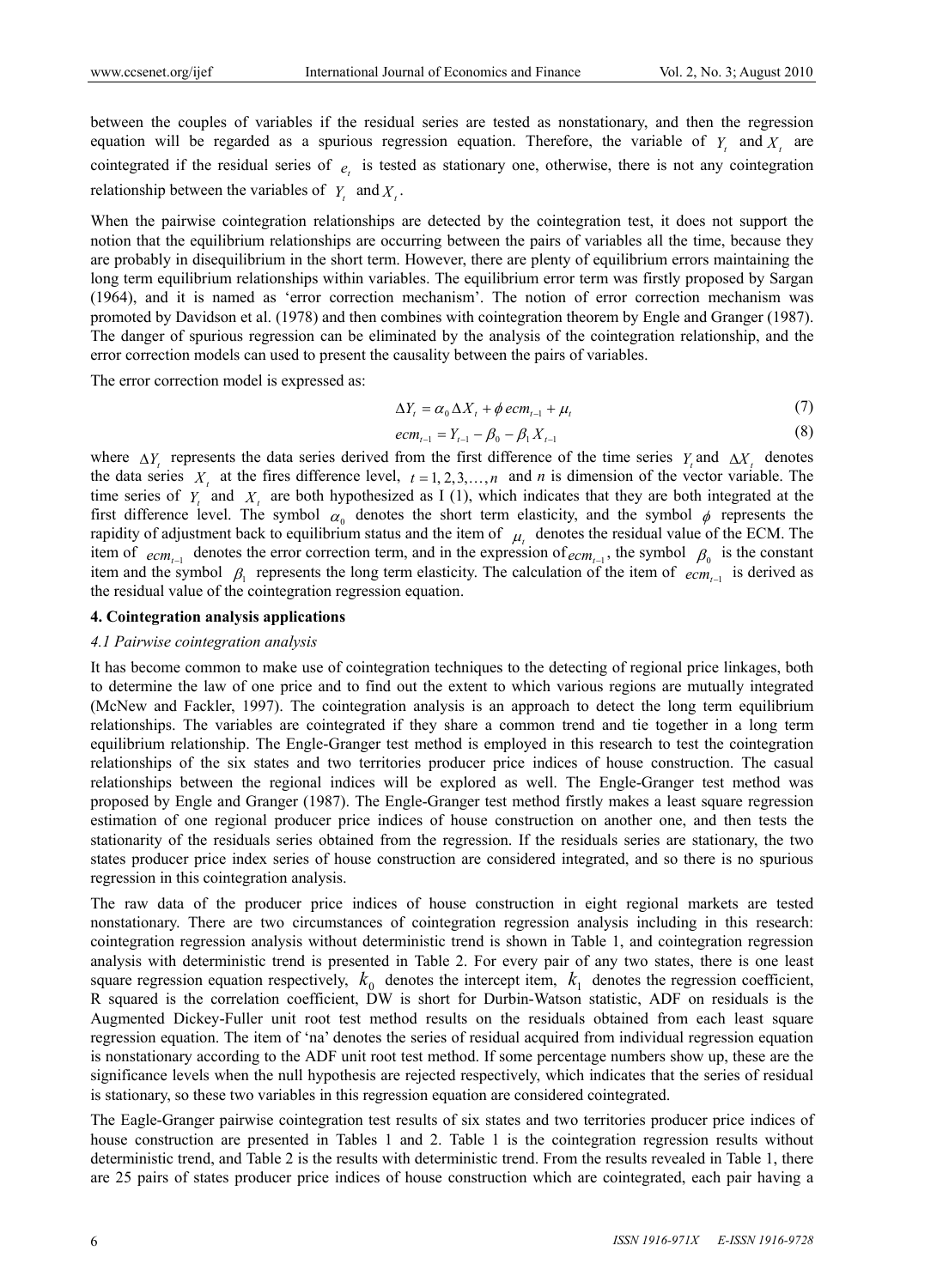long term equilibrium relationship. There are four pairs of states series are tested to be cointegrated, and they are all observed as cointegrated pairs in Table 1 as well. In the same way, the pairwise cointegration test results also suggest that there is convergence occurring between some pairs of regional markets, such as New South Wales and the Australian Capital Territory, Victoria and New South Wales, Queensland and Western Australia, South Australia and the Australian Capital Territory, etc.

As showed in Tables 1 and 2, most of the pairwise relationships between six states and two territories producer price indices of house construction are quite firm, and the correlation coefficients of regression are mainly higher than or equal to 0.911138. There are only a few pairs correlation coefficients of regression lower than 0.911138. For example, the regression of Northern Territory on the Australian Capital Territory with R squared is 0.818563; the regression of Northern Territory on New South Wales with R squared is 0.848959; the regression of South Australia on Northern Territory with R squared is 0.845378; the regression of Victoria on Northern Territory with R squared is 0.798158; the regression of Western Australia on Australia Capital Territory with R squared is 0.843764; the regression of Western Australia on New South Wales with R squared is 0.880431; the regression of Western Australia on South Australia with R squared is 0.865097; the regression of Western Australia on Victoria with R squared is 0.824782. There are several factors affecting cointegration, such as the amount of market information reflected in prices at a particular market (Buccola, 1985), an agent's cost and risk associated with trading activities between markets (Buccola, 1989). Maybe the factor of market volume (Tomek, 1980), and the degree of the industry concentration (Goodwin and Schroeder, 1991) are also relevant in affecting cointegration. The cointegration regression tests explore the long term equilibrium relationship of the pairs of states producer price index series of house construction, and indicate that the law of one price exists in the market, and the cointegration regional linkages are shown through the test results. All the outcomes support the hypothesis that there are some regional relationships of construction prices.

#### *4.2 Multivariable cointegration analysis*

The pairwise cointegration analysis based on Engle-Granger cointegration test method has revealed the detailed interaction between subnational markets. Johanson cointegration test method is adopted in this research to explore the cointegration relationships among the eight regional markets. The Johanson cointegration test theory was developed by Johanson (1988). The results of Johanson cointegration test among the producer price markets of house construction in the six states and two territories in Australia are shown in Table 3.

There are five different types of test, which are based on five diverse kinds of hypothesis on the data trends. Two sorts of lags interval have been chosen in the test, which are 1 to 1 and 1 to 2. The Johanson cointegration test cannot keep processing when the lags interval is greater than 1 to 2, because of the insufficient of research data. The multivariable cointegration relationships are presented in the summary, obviously there are several cointegration relationships existing among the eight regional markets. These results suggest that several long term equilibrium relationships occur within the eight regional markets, and these markets share a common trend and tie together in the long term. Furthermore, the Johanson cointegration test results demonstrate that there is convergence and the law of one price existing among these eight subnational markets as well. The results again support the hypothesis that there are some regional linkages of construction prices hidden behind the time series.

#### **5. Causality linkages of regional construction prices**

The cointegration regression tests explore the long term equilibrium relationship of the pairs of states producer price index series of house construction; however, during the process of long term equilibrium, there are still some short term disequilibrium circumstances caused by short term changes. Error correction model is applied to estimate this short term disequilibrium. In practice, the error correcting mechanism can be the arbitrage and trading activities in the economy system. Based on the 25 cointegrated pairs acquired from the cointegration regression tests, error correction models can then be estimated. Table 4 presents the error correction model equations of six states and two territories producer price index series of house construction based on Eagle-Granger cointegration test results. Each error correction model equation is corresponding to a pairwise cointegrated relationship revealed in Tables 1 and 2.

In Table 4, D (.) denotes the data series of the item included in the bracket at the first difference level. The item of *ecm* denotes the error correction term, which is derived from the Eagle-Granger cointegration regression equation, the coefficient of the D (.) on the right of the equation denotes the short term elasticity of changing. It is the short term changing rate. The coefficient of *ecm* denotes the speed of adjustment from short term disequilibrium back to a long term equilibrium relationship. After the discovery of long term equilibrium relationship and short term disequilibrium relationship, the causalities between the six states and two territories producer price index series of house construction can be detected, while the direction of causal links can be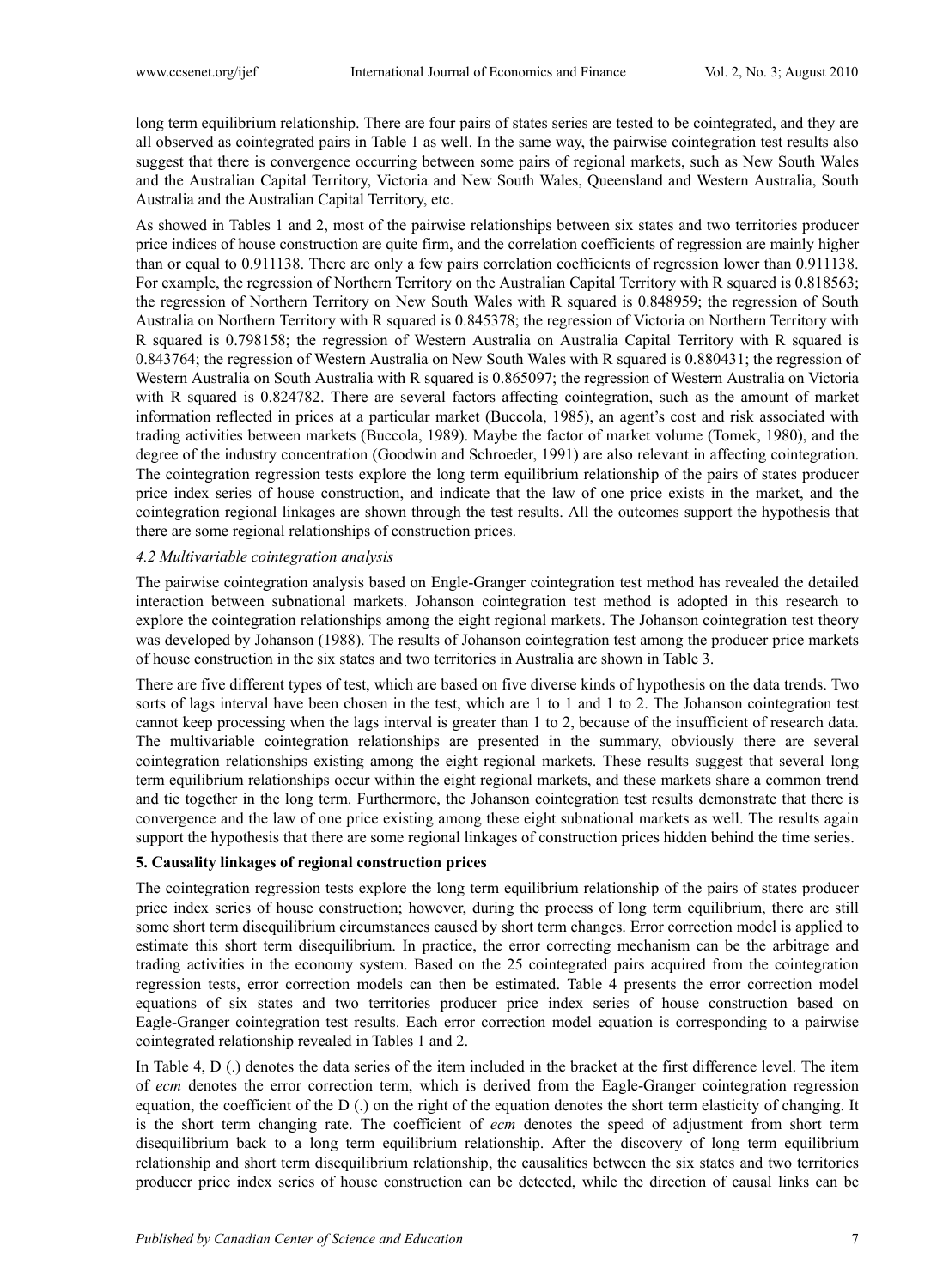identified from the error correction model equations in Table 4. As Johansen (1988) stated, when the cointegration relationship exists, it is considered that the Granger causality must occur in at least one direction. The causal links between six states and two territories have been presented in Figure 2, which shows the diffusion patterns of six states and two territories producer price index series of house construction based on cointegration regression test and error correction model estimation without deterministic trend.

This figure indicates the causal relationships between six states and two territories producer price index series of house construction in Australia. It is found that Queensland affects Western Australia, Northern Territory, South Australia, Victoria and New South Wales directly, and then influences the Australian Capital Territory and Tasmania indirectly. Similarly, New South Wales and Victoria influence four regional markets directly. However, Western Australia only influences Queensland directly, and indirectly impacts other regional markets via Queensland. In a similar way, Northern Territory does not affect other states directly except New South Wales and Queensland, and then the influence diffuses to other subnational markets. As revealed in Figure 2, New South Wales impacts Western Australia in a quite indirect way, There are three paths for New South Wales to affect Western Australia, via Northern Territory to Queensland and then to Western Australia, via Victoria to South Australia and then pass to Western Australia, or via Tasmania to South Australia and then diffuse to Western Australia. The indirect diffusion path is quite frequent in this research, such as Victoria influences Queensland, Western Australia affects Australia Capital Territory and Tasmania, South Australia influences Northern Territory, Tasmania impacts on Queensland and Australia Capital Territory affects Queensland.

Moreover, both New South Wales and Victoria widely receive influences from several directions. New South Wales is affected by five states: Queensland, Victoria, Northern Territory, Tasmania and the Australian Capital Territory. Victoria is also impacted by five regional markets: Queensland, New South Wales, Northern Territory, South Australia and Tasmania. Queensland, Western Austral, Northern Territory and Tasmania all receive influences from only two directions. In the diffusion patterns, there are 20 pairs of regional markets are bidirectional, and only five passing lines are unilateral. Each regional market has at least one regurgitant path with other regional markets directly or indirectly. This suggests that every subnational market can play a role of epicenter, and there is a possibility that all the subnational markets would be the epicenters of the diffusion patterns.

It seems like the causal links between states are not exactly through adjoining states in a geographical sense in this diffusion patterns. There are some causal relationships between several pairs of contiguous states as we expected, such as South Australia and Victoria, New South Wales and the Australian Capital Territory, New South Wales and Victoria, and Victoria and the Australian Capital Territory, etc. However, there are also many causal links between noncontiguous states arising, which is unexpected in this research. For example, the causality of Western Australia to Queensland or Queensland to Western Australia, New South Wales to Tasmania or Tasmania to New South Wales, South Australia to the Australian Capital Territory or the Australian Capital Territory to South Australia, Queensland to Victoria or Victoria to Queensland, and Northern Territory to New South Wales or New South Wales to Northern Territory, etc. Furthermore, some adjoining states exhibit no straight causal links in this diffusion patterns, such as Western Australia and Northern Territory, South Australia and Northern Territory, News South Wales and South Australia, etc. As expected normally, some noncontiguous regions do not present straight causal relationships, such as Northern Territory and the Australian Capital Territory, Queensland and the Australian Capital Territory, and Western Australia and New South Wales, etc. Therefore, the analyzing results in this research indicate that the diffusion of producer price of house construction in Australian regional markets is not always through the contiguous state. The outcomes have some potential usefulness for the discovering of the arbitrage and trade opportunities amongst the eight regional markets.

#### **6. Conclusions**

This study focused on exploring the cointegration relationships of regional construction prices by employing several econometric techniques and some primary data from the Australian Bureau of Statistics. The techniques included the cointegration test, an error correction model, the Engle-Granger cointegration approach, and the data on producer price indices of the construction industry. This research suggests that the economic system in which the construction industry participants operate is characterized by a highly competitive, integrated marketplace. Moreover, the diffusion patterns indicate that the causal links between states are not exactly between adjoining states in a geographical sense, and many causal relationships show up between states which are not contiguous. There is at least one returning diffusion path for every regional market, and the influences go back to the state at the starting point of the path through the others.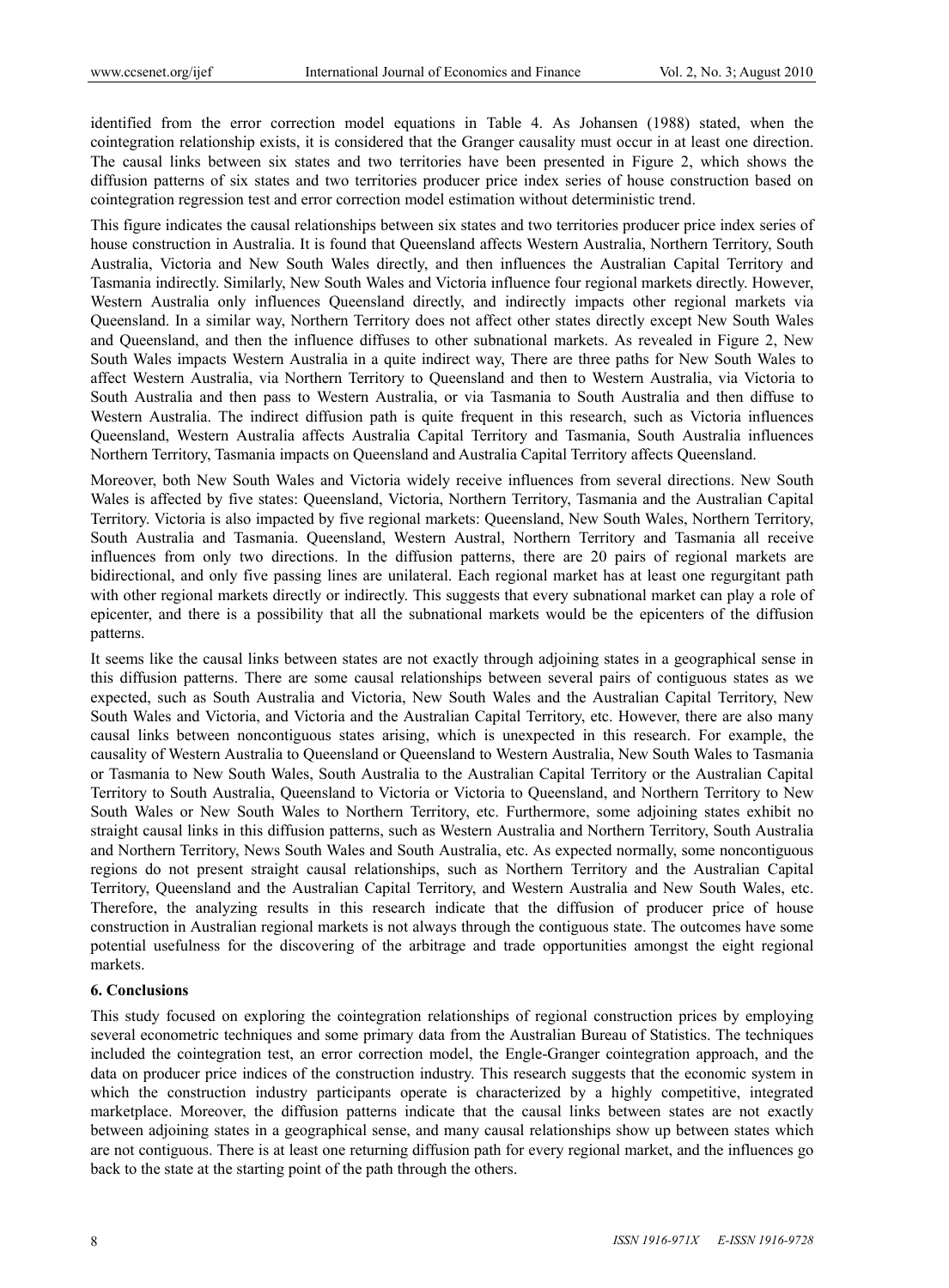The findings complement the previous research on construction prices, spatial linkages and the cointegration relationships, and enrich the literature by quantifying the regional relationships of construction price indices. However, there are still several future research paths need to be continuously explored. One of the future research paths could be on the national levels, adding the variables of national macroeconomic data into the analysis. Future work could also focus on the actual construction prices rather than the indices, as the application of index form may cause some difficulties in applying the research findings.

#### **References**

Australian Bureau of Statistics. (2008). *Producer Price Indexes: Australia cat. no. 6427.0*. December Quarter Ed. ABS. Canberra.

Buccola, S.T. (1985). Pricing efficiency in centralized and noncentralized markets. *American Journal of Agricultural Economics*. 67(3): 583-90.

Buccola, S.T. (1989). Pricing efficiency in agricultural markets: issues, methods and results. *Western Journal of Agricultural Economics*. 14(1): 111-21.

Davidson, J.E.H., Hendry, D.F., et al. (1978). Econometric Modelling of the Aggregate Time-Series Relationship Between Consumers' Expenditure and Income in the United Kingdom. *The Economic Journal*. 88(352): 661-92.

Engle, R.F. and Granger, C.W.J. (1987). Co-Integration and Error Correction: Representation, Estimation, and Testing. *Econometrica*. 55(2): 251-76.

Goodwin, B.K. and Schroeder, T.C. (1991). Cointegration Tests and Spatial Price Linkages in Regional Cattle Markets. *American Journal of Agricultural Economics*. 73(2): 452-464.

Granger, C.W.J. (1981). Some properties of time series data and their use in econometric model specification. *Journal of Econometrics*. 16(1): 121-130.

Hassanein, A.A.G. and Khalil, B.N.L. (2006). Building Egypt 1 - a general indicator cost index for the Egyptian construction industry. *Engineering, Construction and Architecture Management*. 13(5): 463-480

International Monetary Fund (2004). *Producer Price Index Manual: Theory and Practice*. IMF. Washington DC.

Johansen, S. (1988). Statistical analysis of cointegration vectors. *Journal of Economic Dynamics and Control*. 12(2-3): 231-254.

McNew, K. and Fackler, P.L. (1997). Testing Market Equilibrium: Is Cointegration Informative? *Journal of Agricultural and Resource Economics*. 22(2): 191-207.

Mills, A. (1995). Forecasting Building Price indices. *The Australian Institute of Building Papers*. 6: 121-133.

Nam, H., Han, S.H., et al. (2007). Time Series Analysis of Construction Cost Index Using Wavelet Transformation and a Neural Network. *24th International Symposium on Automation & Robotics in Construction (ISARC)*, Construction Automation Group, I.I.T. Madras.

Sargan, J.D. (1964). Wages and prices in the United Kindom: a study in econometric methodology. Econometrics and Quantitative Economics. D. F. Hendry and K. F. Wallis. Oxford, Basil Blackwell**:** 275-314.

Somerville, C.T. (1999). Residential Construction Costs and the Supply of New Housing: Endogeneity and Bias in Construction Cost Indexes. *The Journal of Real Estate Finance and Economics*. 18(1): 43-62.

Tomek, W.G. (1980). Price Behavior on a Declining Terminal Market. *American Journal of Agricultural Economics*. 62(3): 434-44.

Wang, C.H. and Mei, Y.H. (1998). Model for forecasting construction cost indices in Taiwan. *Construction Management and Economics*. 16: 147-157.

Australian Bureau of Statistics (2008). *Producer Price Indexes: Australia cat. no. 6427.0*. December Quarter Ed. ABS. Canberra.

Buccola, S.T. (1985). Pricing efficiency in centralized and noncentralized markets. *American Journal of Agricultural Economics*. 67(3): 583-90.

Buccola, S.T. (1989). Pricing efficiency in agricultural markets: issues, methods and results. *Western Journal of Agricultural Economics*. 14(1): 111-21.

Davidson, J.E.H., Hendry, D.F., et al. (1978). Econometric Modelling of the Aggregate Time-Series Relationship Between Consumers' Expenditure and Income in the United Kingdom. *The Economic Journal*. 88(352): 661-92.

Engle, R.F. and Granger, C.W.J. (1987). Co-Integration and Error Correction: Representation, Estimation, and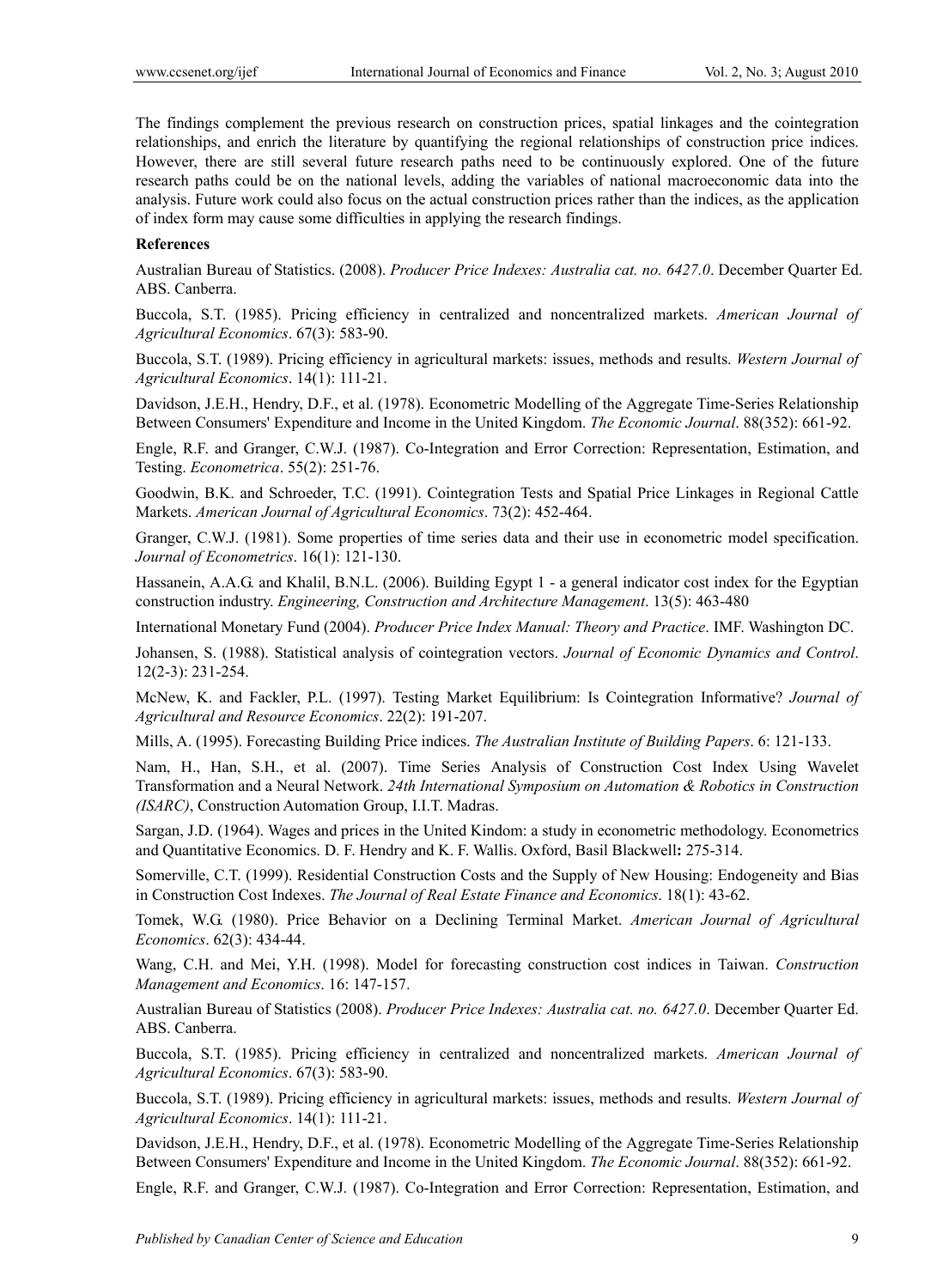Testing. *Econometrica*. 55(2): 251-76.

Goodwin, B.K. and Schroeder, T.C. (1991). Cointegration Tests and Spatial Price Linkages in Regional Cattle Markets. *American Journal of Agricultural Economics*. 73(2): 452-464.

Granger, C.W.J. (1981). Some properties of time series data and their use in econometric model specification. *Journal of Econometrics*. 16(1): 121-130.

Hassanein, A.A.G. and Khalil, B.N.L. (2006). Building Egypt 1 - a general indicator cost index for the Egyptian construction industry. *Engineering, Construction and Architecture Management*. 13(5): 463-480.

International Monetary Fund (2004). *Producer Price Index Manual: Theory and Practice*. IMF. Washington DC.

Johansen, S. (1988). Statistical analysis of cointegration vectors. *Journal of Economic Dynamics and Control*. 12(2-3): 231-254.

McNew, K. and Fackler, P.L. (1997). Testing Market Equilibrium: Is Cointegration Informative? *Journal of Agricultural and Resource Economics*. 22(2): 191-207.

Mills, A. (1995). Forecasting Building Price indices. *The Australian Institute of Building Papers*. 6: 121-133.

Nam, H., Han, S.H., et al. (2007). Time Series Analysis of Construction Cost Index Using Wavelet Transformation and a Neural Network. *24th International Symposium on Automation & Robotics in Construction (ISARC)*, Construction Automation Group, I.I.T. Madras.

Sargan, J.D. (1964). Wages and prices in the United Kindom: a study in econometric methodology. Econometrics and Quantitative Economics. D. F. Hendry and K. F. Wallis. Oxford, Basil Blackwell**:** 275-314.

Somerville, C.T. (1999). Residential Construction Costs and the Supply of New Housing: Endogeneity and Bias in Construction Cost Indexes. *The Journal of Real Estate Finance and Economics*. 18(1): 43-62.

Tomek, W.G. (1980). Price Behavior on a Declining Terminal Market. *American Journal of Agricultural Economics*. 62(3): 434-44.

Wang, C.H. and Mei, Y.H. (1998). Model for forecasting construction cost indices in Taiwan. *Construction Management and Economics*. 16: 147-157.

Williams, T.P. (1994). Predicting changes in Construction Cost Indexes Using Neural Networks. *Journal of Construction Engineering and Management*. 120(2): 306-319.

Yu, M.K.W. and Ive, G. (2008). The compilation methods of building price indices in Britain: a critical review. *Construction Management and Economics*. 26(7): 693-705.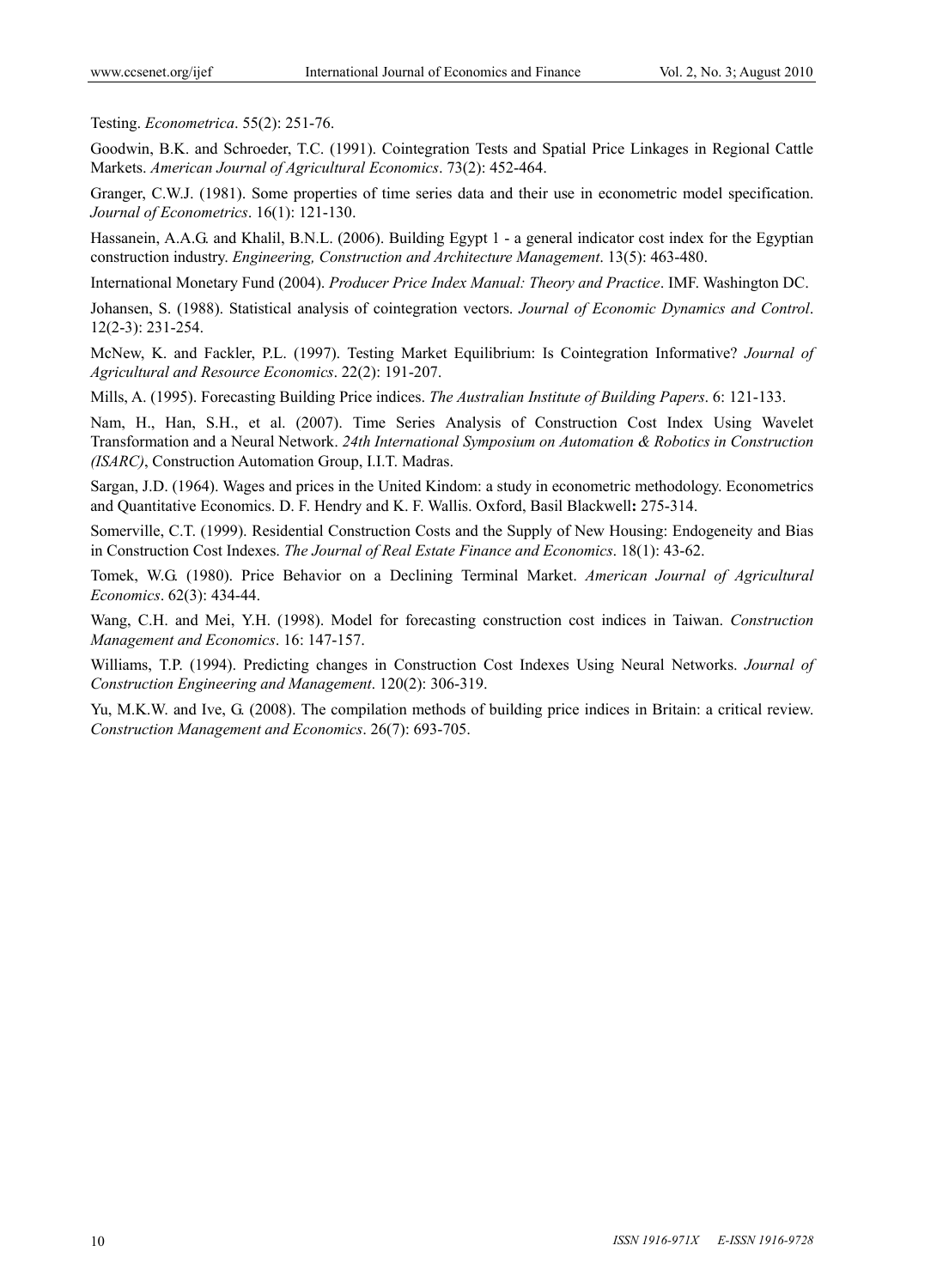|                     |                        | <b>ACT</b>           | $_{\rm NSW}$     | NT                | QLD             | <b>SA</b>         | <b>TAS</b>        | <b>VIC</b>      | WA           |
|---------------------|------------------------|----------------------|------------------|-------------------|-----------------|-------------------|-------------------|-----------------|--------------|
|                     | $k_{0}$                |                      | 41.87886         | -29.99757         | $-12.57133$     | 18.69882          | $-27.4917$        | 64.97855        | $-66.6355$   |
| ACT                 | $k_1$                  |                      | 0.59242          | 1.188309          | 1.065752        | 0.821277          | 1.195573          | 0.370112        | 1.557457     |
|                     | R squared              |                      | 0.971963         | 0.818563          | 0.949005        | 0.986307          | 0.940583          | 0.976742        | 0.843764     |
|                     | <b>DW</b>              |                      | 0.302518         | 0.051950          | 0.119791        | 0.533619          | 0.141679          | 0.544756        | 0.048514     |
|                     | ADF<br>on              |                      | $-3.00986$       | $-1.742987$       | $-1.724776$     | $-3.692827$       | $-2.237404$       | -3.398879       | $-2.238571$  |
|                     | residuals              |                      | $5\%$            | na                | na              | $\mathbf{1}$      | na                | 10              | na           |
|                     | $k_0$                  | $-65.08877$          |                  | $-114.955$        | $-85.53271$     | $-37.28053$       | $-110.4933$       | $-3.777423$     | $-178.936$   |
|                     | k <sub>1</sub>         | 1.640667             |                  | 2.013918          | 1.778894        | 1.368758          | 2.005321          | 1.053213        | 2.647576     |
|                     | R squared              | 0.971963<br>0.300466 |                  | 0.848959          | 0.954697        | 0.989227          | 0.955481          | 0.98485         | 0.880431     |
|                     | <b>DW</b>              |                      |                  | 0.071969          | 0.178984        | 0.423159          | 0.157644          | 0.597809        | 0.071051     |
|                     | ADF<br>on              | $-2.836856$          |                  | $-2.88743$        | $-2.121617$     | $-2.202594$       | $-2.827274$       | -2.99388        | $-2.511895$  |
| <b>NSW</b>          | residuals              | 10%                  |                  | 10                | na              | na                | 10                | 5 <sup>5</sup>  | na           |
|                     | $k_{0}$                | 44.0934              | 66.3391          |                   | 26.87541        | 53.28599          | 16.10427          | 67.3498         | -23.45379    |
|                     | $k_{1}$                | 0.688848             | 0.421546         |                   | 0.795264        | 0.578903          | 0.897448          | 0.433787        | 1.27934      |
|                     | R squared              | 0.818563             | 0.848959         |                   | 0.911559        | 0.845378          | 0.914261          | 0.788158        | 0.982125     |
|                     | <b>DW</b>              | 0.052279             | 0.07435          |                   | 0.116015        | 0.07473           | 0.093458          | 0.08675         | 0.242737     |
|                     | ADF<br>on              | $-2.04718$           | $-3.28194$       |                   | $-2.754927$     | $-2.445921$       | $-1.343074$       | $-2.306592$     | $-1.978495$  |
| $\overline{\Sigma}$ | residuals              | na                   | 10               |                   | 5               | na                | na                | na              | na           |
|                     | $k_0$                  | 17.77941             | 51.26669         | -19.88719         |                 | 32.03876          | $-12.34282$       | 50.61533        | $-50.51473$  |
|                     | $k_{1}$                | 0.890456             | 0.53668          | 1.146235          |                 | 0.741401          | 1.113445          | 0.562056        | 1.479366     |
|                     | R squared              | 0.949005             | 0.954697         | 0.911559          |                 | 0.962019          | 0.976397          | 0.929675        | 0.911138     |
|                     | <b>DW</b>              | 0.118397             | 0.179642         | 0.114292          |                 | 0.196586          | 0.323729          | 0.191248        | 0.106355     |
|                     | ADF<br>on              | $-1.982238$          | $-4.00841$       | $-2.72525$        | $-2.908034$     | $-2.053175$       | $-3.06691$        | $-3.85061$      |              |
|                     |                        |                      |                  |                   |                 |                   |                   |                 |              |
| qrp                 | residuals              | na                   | $\mathbf{1}$     | 10                |                 | 10                | na                | 5 <sup>5</sup>  | $\mathbf{1}$ |
|                     | $k_0$                  | $-20.68807$          | 28.21869         | -58.727547        | $-36.82286$     |                   | $-54.2463$        | 25.38548        | $-103.422$   |
|                     | $k_1$                  | 1.200944             | 0.722719         | 1.460311          | 1.297569        |                   | 1.452012          | 0.765645        | 1.907017     |
|                     | R squared              | 0.986307             | 0.989227         | 0.845378          | 0.962019        |                   | 0.948751          | 0.985711        | 0.865097     |
|                     | <b>DW</b>              | 0.531094             | 0.422686         | 0.071876          | 0.195455        |                   | 0.167667          | 0.808001        | 0.06618      |
|                     | ADF<br>on              | $-3.603449$          | $-2.28561$       | $-2.313903$       | $-2.462371$     |                   | $-2.560856$       | -3.883619       | $-2.676667$  |
| SSA                 | residuals              | 5                    | na               | na                | na              |                   | na                | $\mathbf{1}$    | 10           |
|                     | $k_{0}$                | 29.30111             | 57.91724         | $-5.821162$       | 13.77522        | 41.83828          |                   | 58.00793        | -34.39718    |
|                     | k <sub>1</sub>         | 0.786721             | 0.476473         | 1.018734          | 0.876915        | 0.653404          |                   | 0.495632        | 1.330857     |
|                     | R squared              | 0.940583             | 0.955481         | 0.914261          | 0.976397        | 0.948751          |                   | 0.917915        | 0.936283     |
|                     | <b>DW</b>              | 0.143192             | 0.161209         | 0.094643          | 0.326636        | 0.171705          |                   | 0.18066         | 0.106453     |
|                     | ADF<br>on              | $-2.299797$          | $-3.20114$       | $-1.024621$       | $-1.981313$     | $-2.722097$       |                   | $-3.37284$      | $-1.763935$  |
| <b>TAS</b>          | residuals              | na                   | 5                | na                | na              | 10                |                   | 5               | na           |
|                     | $k_{0}$                | $-58.23124$          | 5.325649         | $-99.00371$       | $-74.9265$      | -30.89931         | $-97.01487$       |                 | $-157.4418$  |
|                     | $k_{1}$                | 1.549724             | 0.935091         | 1.839974          | 1.654062        | 1.287426          | 1.852009          |                 | 2.414568     |
|                     | R squared              | 0.976742             | 0.98485          | 0.798158          | 0.929675        | 0.985711          | 0.917915          |                 | 0.824782     |
|                     | <b>DW</b>              | 0.570895             | 0.592147         | 0.078708          | 0.184928        | 0.802813          | 0.171433          |                 | 0.083076     |
|                     | ADF<br>on              | $-3.273565$          | $-2.83839$       | $-1.478044$       | -2.293809       | $-3.296239$       | $-2.735975$       |                 | $-1.601808$  |
| УIС                 | residuals              | 5                    | 10               | na                | na              | 5                 | 10                |                 | na           |
|                     | $k_0$                  | 56.27568             | 73.65843         | 20.21175          | 42.22446        | 63.7459           | 32.28463          | 74.96416        |              |
|                     | $k_1$                  | 0.541758             | 0.332542         | 0.767681          | 0.615898        | 0.453639          | 0.703518          | 0.341586        |              |
|                     | R squared              | 0.843764             | 0.880431         | 0.982125          | 0.911138        | 0.865097          | 0.936283          | 0.824782        |              |
|                     | $\underline{\rm DW}$   | 0.05037              | 0.074959         | 0.244264          | 0.109604        | 0.070561          | 0.106796          | 0.092646        |              |
| ЖÅ                  | ADF<br>on<br>residuals | $-1.998246$<br>na    | $-2.47483$<br>na | $-1.094161$<br>na | -3.671854<br>10 | $-2.383054$<br>na | $-1.825311$<br>na | $-2.1565$<br>na |              |

Table 1. Pairwise cointegration test results (without deterministic trend)

Note: the percentage number in the ADF on residuals row denotes the significance level when the null hypothesis is rejected respectively.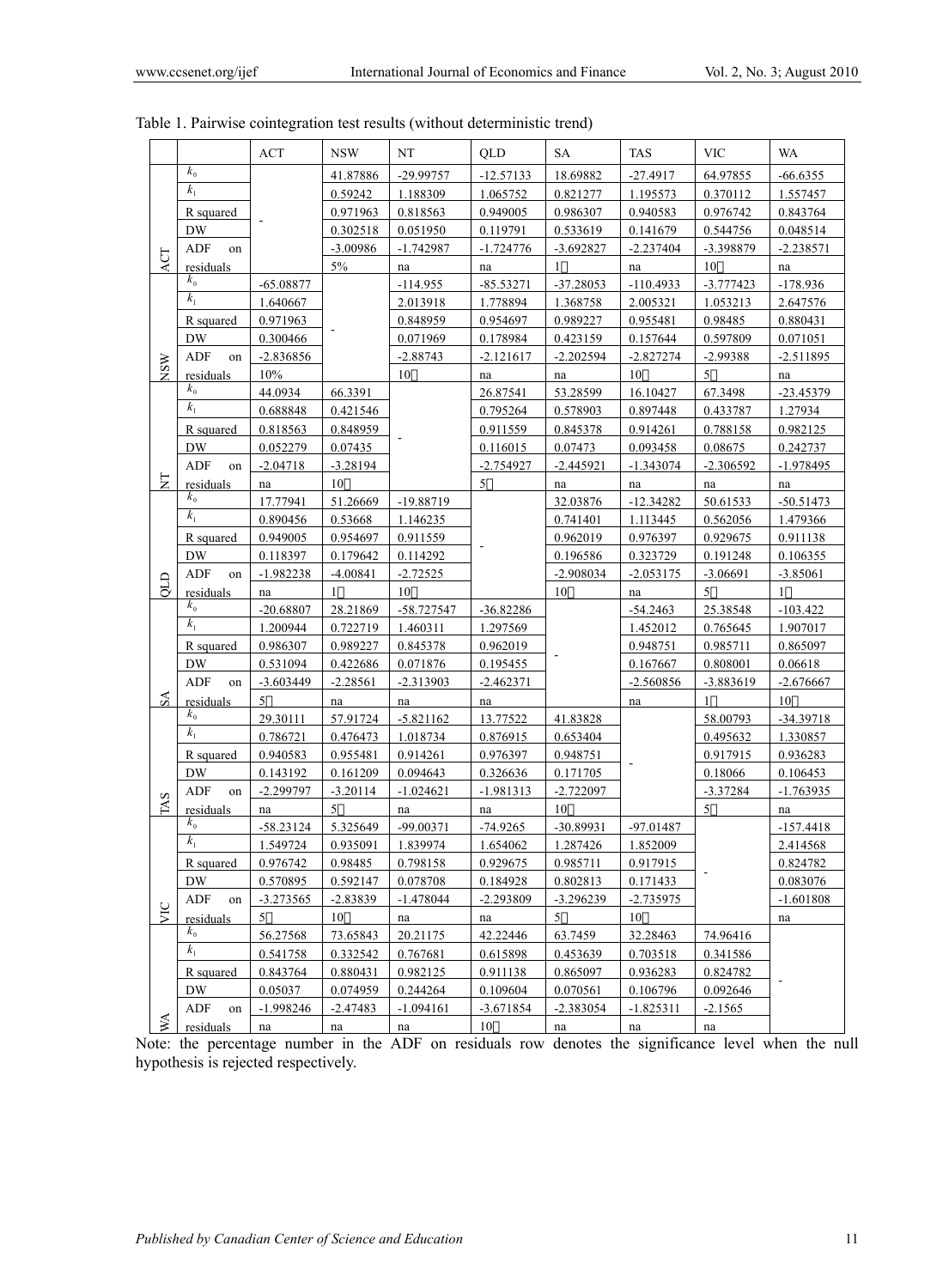| Table 2. Pairwise cointegration test results (with deterministic trend) |  |
|-------------------------------------------------------------------------|--|
|-------------------------------------------------------------------------|--|

|            |            | ACT         | <b>NSW</b>                    | NT          | QLD         | SA          | <b>TAS</b>           | VIC         | WA          |  |
|------------|------------|-------------|-------------------------------|-------------|-------------|-------------|----------------------|-------------|-------------|--|
|            | $k_0$      |             | 86.83644                      | no trend    | 51.83048    | 55.0564     | 92.66842             | 39.51325    |             |  |
|            | $k_{1}$    |             | 0.133128                      |             | 0.407815    | 0.449843    | $-0.031998$          | 0.630269    |             |  |
| ACT        | Time trend |             | 0.717636                      |             | 1.028015    | 0.580358    | 1.918057             | 0.40649     |             |  |
|            | R squared  |             | 0.980908                      |             | 0.954543    | 0.989396    | 0.955765             | 0.976742    | no trend    |  |
|            | <b>DW</b>  |             | 0.283801                      |             | 0.113439    | 0.52082     | 0.112923             | 0.578608    |             |  |
|            | ADF on     |             | -6.114737                     |             | $-2.666011$ | $-3.622851$ | $-2.330067$          | $-3.520734$ |             |  |
|            | residuals  |             | $1\%$                         |             | na          | 5           | na                   | 5           |             |  |
|            | $k_0$      | no trend    |                               | 143.6518    | $-7.849203$ | 15.73713    | $-9.742606$          | 20.03596    | 78.7906     |  |
|            | $k_1$      |             |                               | $-0.583656$ | 0.998603    | 0.836222    | 0.993331             | 0.81402     | 0.058842    |  |
|            | Time trend |             |                               | 2.444769    | 0.73439     | 0.501209    | 0.952459             | 0.225123    | 2.436449    |  |
| NSW        | R squared  |             |                               | 0.877535    | 0.958414    | 0.992256    | 0.960405             | 0.985878    | 0.897462    |  |
|            | <b>DW</b>  |             |                               | 0.044689    | 0.14325     | 0.479328    | 0.118579             | 0.600036    | 0.041925    |  |
|            | ADF on     |             |                               | $-0.731223$ | $-3.141328$ | $-2.067239$ | $-3.028186$          | $-3.117919$ | $-2.092148$ |  |
|            | residuals  |             |                               | na          | na          | na          | na                   | na          | na          |  |
|            | $k_{0}$    |             |                               |             |             |             |                      |             | $-8.070353$ |  |
|            | $k_1$      |             |                               |             |             |             |                      |             | 1.086892    |  |
|            | Time trend |             |                               |             |             |             |                      |             | 0.418744    |  |
| Σ          | R squared  | no trend    | no trend                      |             | no trend    | no trend    | no trend             | no trend    | 0.985268    |  |
|            | <b>DW</b>  |             |                               |             |             |             |                      |             | 0.249274    |  |
|            | ADF on     |             |                               |             |             |             |                      |             | $-1.942861$ |  |
|            | residuals  |             |                               |             |             |             |                      |             | na          |  |
|            | $k_{0}$    | 88.42089    |                               | $-10.46729$ |             |             | 15.38468             |             | $-5.207172$ |  |
|            | $k_{1}$    | 0.108056    |                               | 1.041903    |             |             | 0.806345             |             | 0.977556    |  |
|            | Time trend | 1.360021    | no trend                      | 0.181356    |             |             | 0.533822             |             | 0.872281    |  |
| qrp        | R squared  | 0.985584    |                               | 0.911936    |             | no trend    | 0.980106             | no trend    | 0.916372    |  |
|            | <b>DW</b>  | 0.269404    |                               | 0.104632    |             |             | 0.287934             |             | 0.077325    |  |
|            | ADF on     | $-2.755338$ |                               | -2.589808   |             |             | $-1.577889$          |             | $-2.364799$ |  |
|            | residuals  | na          |                               | na          |             |             | na                   |             | na          |  |
|            | $k_0$      | 32.97368    | 42.21577                      | 184.6834    | $-15.05914$ |             | 52.15039             | 33.92172    | 220.7668    |  |
|            | $k_{1}$    | 0.658423    | 0.581208                      | $-1.00056$  | 1.077538    |             | 0.376339             | 0.679343    | $-1.37054$  |  |
|            | Time trend | 0.700991    | 0.182846                      | 3.179684    | 0.284302    |             | 1.389875             | 0.11151     | 4.234923    |  |
| SA,        | R squared  | 0.989386    | 0.989807                      | 0.8821      | 0.962442    |             | 0.956715             | 0.985902    | 0.904185    |  |
|            | <b>DW</b>  | 0.427802    | 0.377441                      | 0.058745    | 0.171337    |             | 0.112881             | 0.772089    | 0.073416    |  |
|            | ADF on     | $-3.164454$ | $-2.210084$                   | $-0.324608$ | $-2.71705$  |             | $-2.439792$          | -3.789808   | $-1.593953$ |  |
|            | residuals  | na          | na                            | na          | na          |             | na                   | 5           | na          |  |
|            | $k_{0}$    | no trend    | no trend                      | $-3.267675$ | 30.84025    | no trend    |                      | no trend    | $-30.73874$ |  |
|            | $k_{1}$    |             |                               | 0.989648    | 0.682533    |             |                      |             | 1.289185    |  |
|            | Time trend |             |                               | 0.056873    | 0.380082    |             |                      |             | 0.081483    |  |
| <b>TAS</b> | R squared  |             |                               | 0.914295    | 0.978618    |             |                      |             | 0.936325    |  |
|            | <b>DW</b>  |             |                               | 0.092268    | 0.304252    |             |                      |             | 0.103075    |  |
|            | ADF on     |             |                               | $-0.327904$ | $-1.696583$ |             |                      |             | -1.717661   |  |
|            | residuals  |             |                               | na          | na          |             |                      |             | na          |  |
|            | $k_{0}$    | no trend    | 43.58503                      |             | 85.67667    | no trend    | no trend             |             |             |  |
|            | $k_{1}$    |             | 0.555777                      | no ttrend   | 0.061794    |             |                      |             |             |  |
|            | Time trend |             | 0.380036                      |             | 1.595294    |             |                      |             |             |  |
| УIС        | R squared  |             | 0.98914                       |             | 0.952481    |             |                      |             | no trend    |  |
|            | DW         |             | 0.462461<br>$-2.134112$<br>na |             | 0.12683     |             |                      |             |             |  |
|            | ADF on     |             |                               |             | -2.573619   |             |                      |             |             |  |
|            | residuals  |             |                               |             | na          |             |                      |             |             |  |
|            | $k_{0}$    |             | no trend                      | 18.61695    |             |             | no trend<br>no trend | no trend    |             |  |
|            | $k_1$      |             |                               | 0.787874    |             |             |                      |             |             |  |
|            | Time trend |             |                               | $-0.056042$ |             |             |                      |             |             |  |
| ₿          | R squared  |             |                               | 0.982203    | no trend    |             |                      |             |             |  |
|            |            | no trend    |                               |             |             |             |                      |             |             |  |
|            | <b>DW</b>  |             |                               | 0.250405    |             |             |                      |             |             |  |
|            | ADF on     |             |                               | $-0.963792$ |             |             |                      |             |             |  |
|            | residuals  |             |                               | na          |             |             |                      |             |             |  |

Note: the percentage number in the ADF on residuals row denotes the significance level when the null hypothesis is rejected respectively.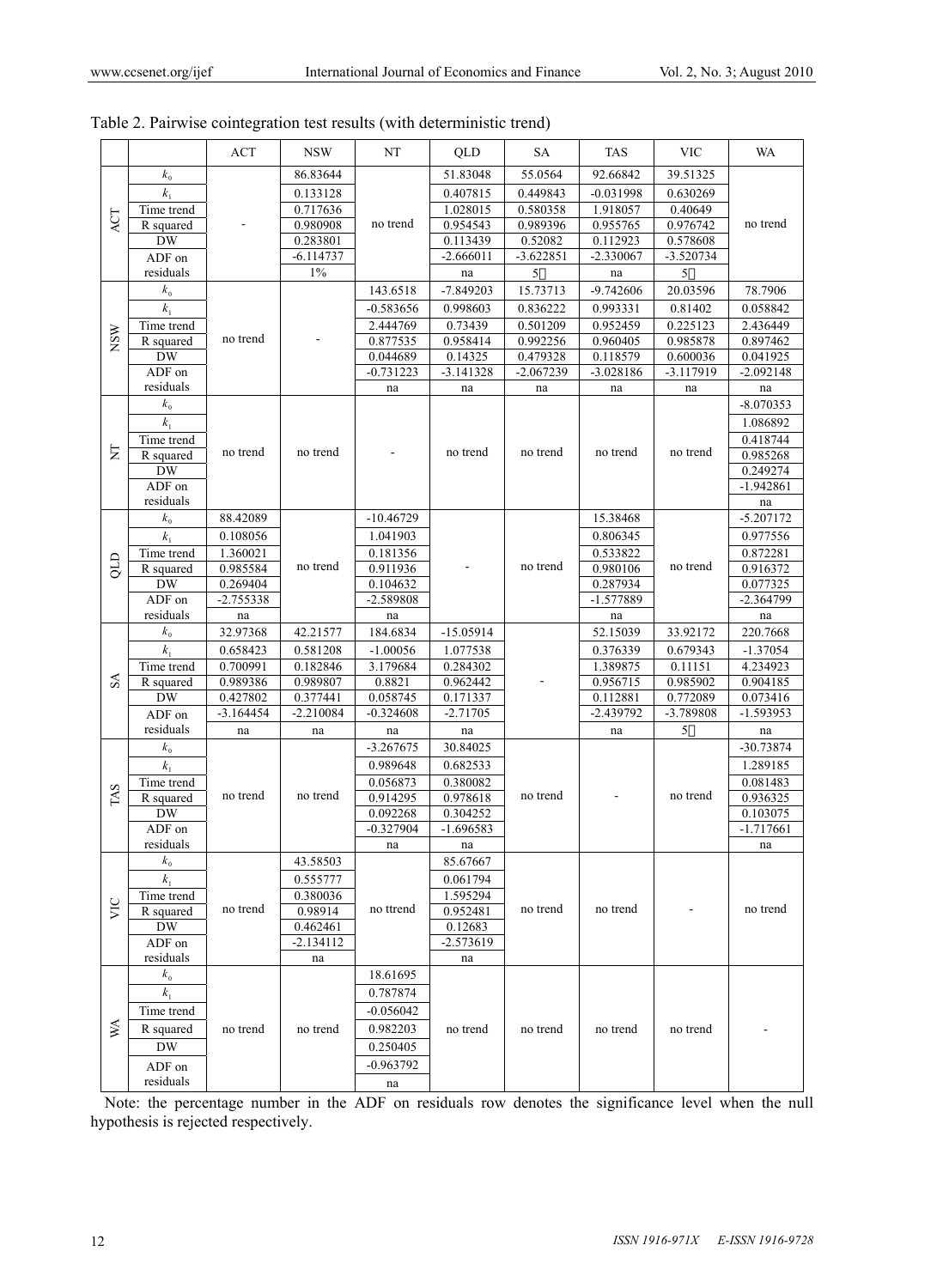| a) lags interval: 1 to 1 |              |           |           |           |           |  |
|--------------------------|--------------|-----------|-----------|-----------|-----------|--|
| Data trend               | None         | None      | Linear    | Linear    | Ouadratic |  |
|                          | No Intercept | Intercept | Intercept | Intercept | Intercept |  |
| <b>Test type</b>         | No Trend     | No Trend  | No Trend  | Trend     | Trend     |  |
| <b>Trace</b>             |              | 8         |           |           | 8         |  |
| Max-Eig                  | 2            | 3         | 3         | 4         | 2         |  |
| b) lags interval: 1 to 2 |              |           |           |           |           |  |
| Data trend               | None         | None      | Linear    | Linear    | Ouadratic |  |
|                          | No Intercept | Intercept | Intercept | Intercept | Intercept |  |
| <b>Test type</b>         | No Trend     | No Trend  | No Trend  | Trend     | Trend     |  |
| <b>Trace</b>             |              | 8         | 6         | 8         | 8         |  |
| Max-Eig                  |              | 8         |           | 8         | 8         |  |

Table 3. Multivariable cointegration summary

\*Critical values based on MacKinnon-Haug-Michelis(1999)

Table 4. Error correction models of producer price indices of house construction

| <b>State</b> | Error correction model equation                                         |
|--------------|-------------------------------------------------------------------------|
|              | $D(ACT) = 1.31327 + 0.246033 * D(NSW) - 0.082549 * ecm$ <sub>t-1</sub>  |
| <b>ACT</b>   | $D(ACT) = 1.082924 + 0.347193 * D(SA) - 0.206881 * ecm_{t-1}$           |
|              | $D(ACT) = 1.306542 + 0.222919 * D(VIC) - 0.224507 * ecm$ <sub>t-1</sub> |
|              | $D(NSW) = 0.815876 + 0.113758 * D(ACT) - 0.106933 * ecm_{t-1}$          |
|              | $D(NSW) = 1.015512 - 0.010895 * D(NT) - 0.036369 * ecm$ <sub>t-1</sub>  |
| $\bf{NSW}$   | $D(NSW) = 0.77682 + 0.136486 * D(QLD) - 0.17778 * ecm$ <sub>t-1</sub>   |
|              | $D(NSW) = 0.626314 + 0.224307 * D(TAS) - 0.132953 * ecm_{t-1}$          |
|              | $D(NSW) = 0.59971 + 0.356235 * D(VIC) - 0.228528 * ecm$ <sub>r-1</sub>  |
|              | $D(NT) = 1.972242 - 0.142322 * D(NSW) - 0.020493 * ecm_{t-1}$           |
| NT           | $D(NT) = 1.664967 + 0.101443 * D(QLD) - 0.039052 * ecm$ <sub>t-1</sub>  |
|              | $D(QLD) = 1.518459 + 0.071598 * D(NT) - 0.004504 * ecm$ <sub>t-1</sub>  |
| QLD          | $D(QLD) = 1.682922 - 0.011835 * D(WA) + 0.039003 * ecm$ <sub>t-1</sub>  |
|              | $D(SA) = 0.855903 + 0.339253 * D(ACT) - 0.182118 * ecm_{t-1}$           |
|              | $D(SA) = 0.88089 + 0.312935 * D(QLD) - 0.146546 * ecm$ <sub>t-1</sub>   |
| <b>SA</b>    | $D(SA) = 1.054098 + 0.205644 * D(TAS) - 0.068406 * ecm_{t-1}$           |
|              | $D(SA) = 0.946587 + 0.396464 * D(VIC) - 0.20616 * ecm_{t-1}$            |
| <b>TAS</b>   | $D(TAS) = 0.821409 + 0.802137 * D(NSW) - 0.110688 * ecm_{t-1}$          |
|              | $D(TAS) = 1.397037 + 0.196958 * D(VIC) - 0.081848 * ecm_{t-1}$          |
|              | $D(VIC) = 1.353973 + 0.17032 * D(ACT) - 0.066751 * ecm$ <sub>t-1</sub>  |
|              | $D(VIC) = 0.276123 + 0.825498 * D(NSW) - 0.303686 * ecm_{t-1}$          |
| <b>VIC</b>   | $D(VIC) = 0.749603 + 0.212340 * D(QLD) - 0.158099 * ecm$ <sub>t-1</sub> |
|              | $D(VIC) = 0.558027 + 0.394586 * D(SA) - 0.398236 * ecm_{t-1}$           |
|              | $D(VIC) = 0.834413 + 0.155317 * D(TAS) - 0.140794 * ecm_{t-1}$          |
|              | $D(WA) = 2.210292 + 0.041615 * D(QLD) - 0.061156 * ecm_{t-1}$           |
| <b>WA</b>    | $D(WA) = 2.118667 + 0.109861 * D(SA) - 0.038877 * ecm$ <sub>t-1</sub>   |